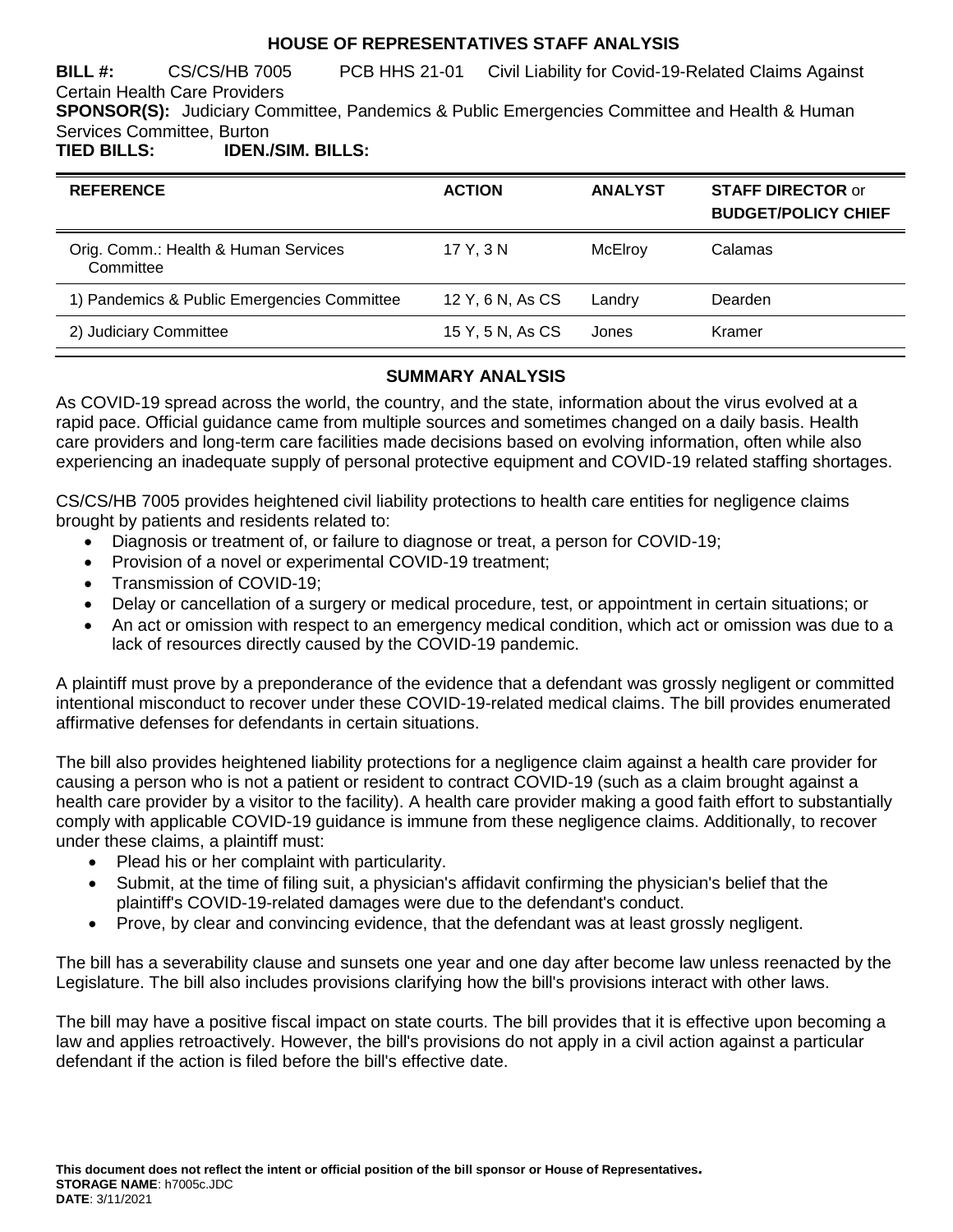### **FULL ANALYSIS**

# **I. SUBSTANTIVE ANALYSIS**

## A. EFFECT OF PROPOSED CHANGES:

## **Background**

### COVID-19 Outbreak, Spread, & Aftermath<sup>1</sup>

### *Initial Outbreak*

On December 31, 2019, the Chinese government confirmed that health officials were treating "dozens of cases" of pneumonia of an "unknown cause." A few days later, researchers identified a new virus, which later came to be known as the novel coronavirus, or "COVID-19." It was ultimately determined that the virus had surfaced at a Chinese seafood and poultry market. On January 11, 2020, China reported its first death from a COVID-19 infection.

On January 14, 2020, the World Health Organization ("WHO") reported that preliminary investigations by Chinese authorities had found "no clear evidence of human-to-human transmission." But WHO also stated that it was "certainly possible that there is limited human-to-human transmission," and that further investigation was necessary.

Just a week later, on January 21, 2020, WHO modified its statement and said that it was very clear, based on the latest information, that there was "at least some human-to-human transmission." On January 22 and 23, 2020, WHO convened fifteen experts from around the world to determine if the virus constituted a "public health emergency of international concern," but the experts were unable to reach a consensus opinion. On January 30, 2020, the virus was labeled a public health emergency of international concern; however, by February 4, 2020, ninety-nine percent of the confirmed COVID-19 cases were still in China. As the situation developed, WHO disseminated and updated COVID-19 guidance.

### *Outbreak & Response in the United States, Europe, and Other Countries<sup>2</sup>*

Several other countries soon began confirming the spread of the virus to their own citizens. On January 21, 2020, the first case in the United States was confirmed after a man in Washington returned home after having visited Wuhan. On January 30, 2020, WHO declared a global health emergency.

The next day, President Donald Trump suspended entry into the United States for certain foreign nationals who had travelled to China within the previous two weeks. During the month of February, the virus continued its spread to Europe, the Middle East, and Latin America. On February 29, 2020, the United States confirmed what was then believed to be its first COVID-19 related death. President Trump issued a "do not travel" warning for various parts of the world heavily affected by COVID-19. By March 26, 2020, the United States had become the world's hardest-hit country at the time.

### *Evolving Guidance Regarding Social Distancing and the Use of Masks*

As the virus spread across the world, the United States, and Florida, information about the virus evolved at a rapid pace, with official guidance coming from multiple sources and sometimes changing on a day-to-day basis. Everyone, including health care providers and long-term care facilities were forced to make the best decisions possible based on their knowledge of the situation at the time.

On February 27, 2020, in the face of a mask shortage, WHO published guidance stating that "[f]or asymptomatic individuals, wearing a mask of any type is not recommended."<sup>3</sup> Two days later, WHO

<sup>1</sup> World Health Organization, *Listings of WHO's Response to COVID*[, https://www.who.int/news/item/29-06-2020-covidtimeline](https://www.who.int/news/item/29-06-2020-covidtimeline) (last visited March 3, 2021).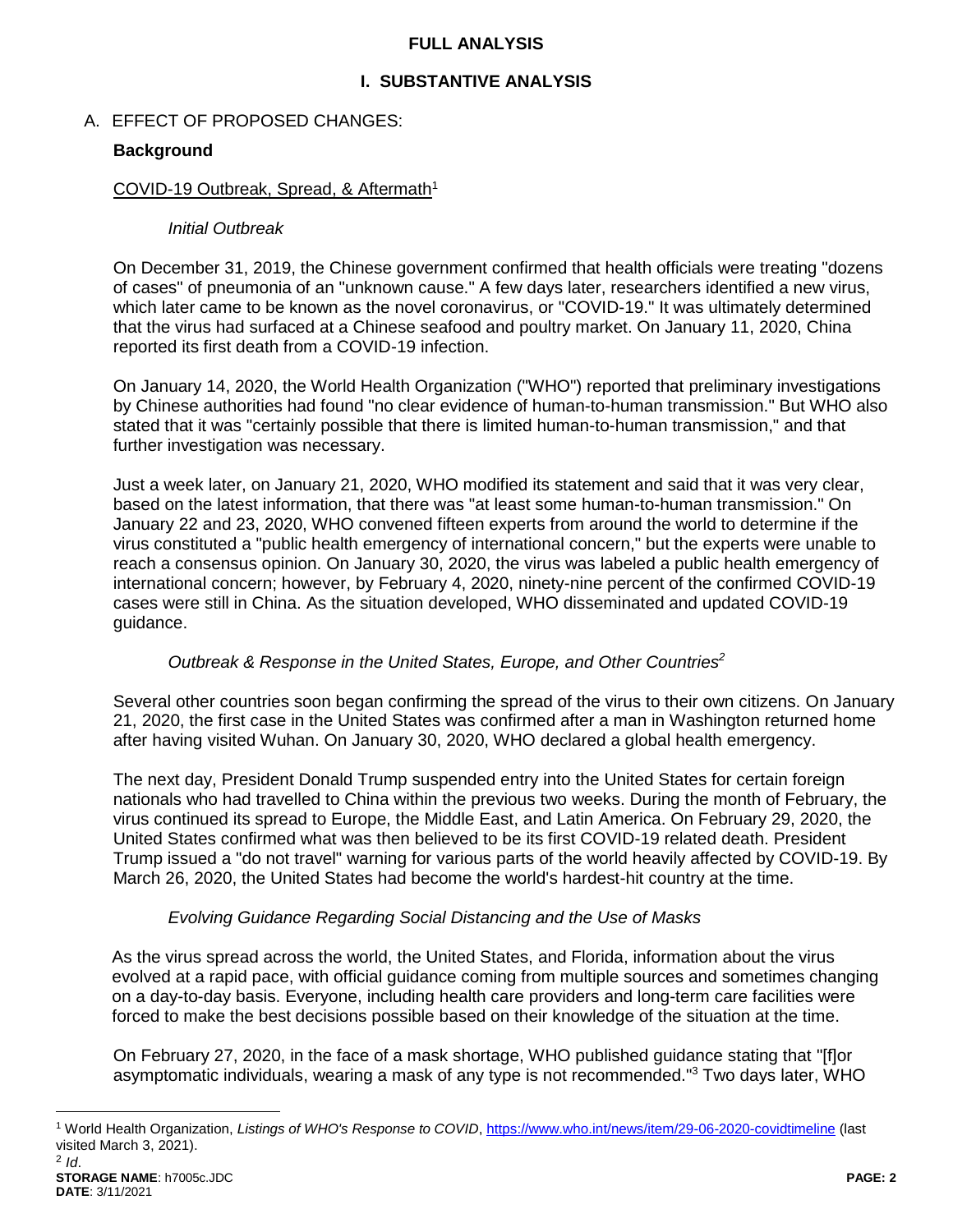published additional quarantine guidelines. On March 11, 2020, WHO classified the COVID-19 outbreak as a pandemic.

On March 13, 2020, President Trump declared a national emergency due to COVID-19. On March 15, 2020, the U.S. Center for Disease Control ("CDC") recommended that people should not gather in groups of more than fifty. The next day, President Trump stated an even more cautious number, recommending that people should not gather in groups of more than ten. During the months of March and April, many states put "stay-at-home orders" into effect, requiring their citizens to quarantine, shelter in place, or otherwise limit their normal interactions with others.

On March 23, 2020, WHO launched a joint campaign with the International Federation of Association Football ("FIFA") to stop the spread of COVID-19. The campaign focused on five steps to stop the spread, including:

- Frequent handwashing;
- Containing one's sneezes and coughs;
- Avoiding touching one's face;
- Socially distancing at a distance of one meter (equivalent to a little over three feet); and
- $\bullet$  Staying at home when not feeling well.<sup>4</sup>

Notably, the campaign letter did not include any quidance about wearing a face mask.<sup>5</sup>

On March 31, 2020, in response to a growing number of falsified medical products claiming to treat COVID-19, WHO issued a medical product alert. On April 2, 2020, WHO reported that a person who has not yet exhibited symptoms can spread COVID-19.

On April 6, 2020, WHO updated its guidance with respect to the use of face masks, cautioning that "[m]edical masks should be reserved for health care workers" and that "the wide use of masks by healthy people in the community setting is not supported by current evidence and carries uncertainties and critical risks."<sup>6</sup>

About two months later, on June 5, 2020, WHO again updated its guidance for face masks. In this guidance document, WHO acknowledged that a face mask may be used to protect a person when such person is in contact with an infected individual. The guidance ultimately recommended that a person exhibiting symptoms should wear a mask. The guidance deferred, however, on the question of whether a healthy individual should wear a mask, citing a lack of good data and the fact that "there are potential benefits and harms to consider."<sup>7</sup>

On August 5, 2020, WHO launched the "#WearAMask Challenge" on social media "to help spread the word about how and when to use a mask to protect against COVID-19.<sup>"8</sup> On November 10, 2020, WHO launched the "#WeAreInThisTogether" campaign to "promote collaboration and adherence to five key measures to counter COVID-19: cleaning hands, wearing masks, coughing and sneezing safely, keeping distant[,] and opening windows."<sup>9</sup>

[eng.pdf?sequence=1&isAllowed=y](https://apps.who.int/iris/bitstream/handle/10665/332293/WHO-2019-nCov-IPC_Masks-2020.4-eng.pdf?sequence=1&isAllowed=y) (last visited March 3, 2021).

<sup>3</sup> World Health Organization, *Rational Use of Personal Protective Equipment for Coronavirus Disease 2019 (COVID-19): Interim Guidance* (Feb. 27, 2020)[, https://apps.who.int/iris/bitstream/handle/10665/331215/WHO-2019-nCov-IPCPPE\\_use-2020.1](https://apps.who.int/iris/bitstream/handle/10665/331215/WHO-2019-nCov-IPCPPE_use-2020.1-eng.pdf?sequence=1&isAllowed=y.9) [eng.pdf?sequence=1&isAllowed=y.9](https://apps.who.int/iris/bitstream/handle/10665/331215/WHO-2019-nCov-IPCPPE_use-2020.1-eng.pdf?sequence=1&isAllowed=y.9) (last visited March 3, 2021).

<sup>4</sup> World Health Organization, *Pass the Message—Five Steps to Kicking Out Coronavirus* (March 23, 2020) (emphasis supplied), <https://www.who.int/news/item/23-03-2020-pass-the-message-five-steps-to-kicking-out-coronavirus> (last visited March 3, 2021). <sup>5</sup> *See id.*

<sup>6</sup> World Health Organization, *Advice on the Use of Masks in the Context of COVID-19, Interim Guidance* (April. 6, 2020) [https://apps.who.int/iris/bitstream/handle/10665/331693/WHO-2019-nCov-IPC\\_Masks-2020.3-eng.pdf?sequence=1&isAllowed=y](https://apps.who.int/iris/bitstream/handle/10665/331693/WHO-2019-nCov-IPC_Masks-2020.3-eng.pdf?sequence=1&isAllowed=y) (last visited March 3, 2021).

<sup>7</sup> World Health Organization, *Advice on the Use of Masks in the Context of COVID-19, Interim Guidance* (June 5, 2020) (emphasis supplied) [\(https://apps.who.int/iris/bitstream/handle/10665/332293/WHO-2019-nCov-IPC\\_Masks-2020.4-](https://apps.who.int/iris/bitstream/handle/10665/332293/WHO-2019-nCov-IPC_Masks-2020.4-eng.pdf?sequence=1&isAllowed=y)

<sup>8</sup> World Health Organization, Listings of WHO's Response to COVID[, https://www.who.int/news/item/29-06-2020-covidtimeline](https://www.who.int/news/item/29-06-2020-covidtimeline) (last visited March 3, 2021).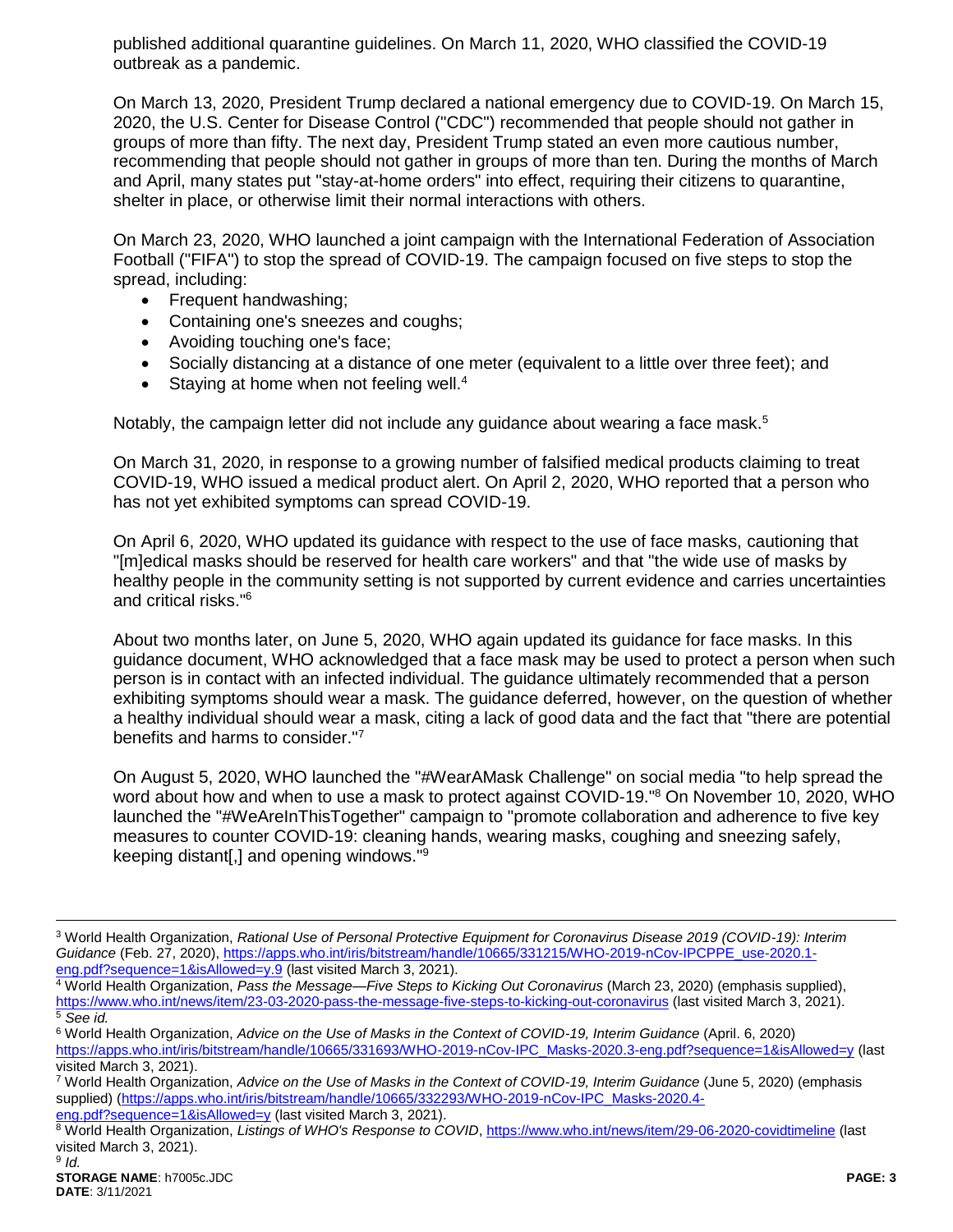On December 1, 2020, WHO again updated its mask guidance, advising that wearing a mask is a good idea and should be "a normal part of being around other people."<sup>10</sup>

## *Evolving Guidance for Health Care Providers and Long-term Care Facilities*

Scientific knowledge of COVID-19 has grown exponentially over the last year, and continues to grow, due to the novel nature of the disease. Guidance to health care providers and long-term care facilities for treatment and infection prevention and control of this disease is also constantly changing<sup>11</sup> as understanding of the disease evolves.<sup>12</sup> The lack of adequate supply of personal protective equipment  $(PEE)^{13}$  and staffing shortages caused by the pandemic<sup>14</sup> further worsened this situation and resulted in the Federal Centers for Medicare and Medicaid Services issuing recommendations to postpone or delay the performance of elective surgery and other non-essential health care procedures.<sup>15</sup> Several states, including Florida<sup>16</sup>, made this recommendation mandatory and prohibited health care providers from providing these services for a period of time.

# *Outbreak & Response in Florida*

 $\overline{a}$ 

For the COVID-19 outbreak in Florida, Governor Ron DeSantis declared a state of emergency and issued a series of executive orders, including the following:

- March 1, 2020:<sup>17</sup> Directing the State Health Officer to declare a public health emergency pursuant to the State Health Officer's authority under s. 381.00315, F.S.; and directing the Department of Health to take action pursuant to its authority under ch. 381. Accordingly, the State Health Officer immediately declared a public health emergency.<sup>18</sup>
- March 9, 2020:<sup>19</sup> Declaring a general state of emergency in Florida under ch. 252, F.S.
- March 20, 2020:<sup>20</sup> Prohibiting all hospitals, ambulatory surgical centers, office surgery centers, dental, orthodontic and endodontic offices, and other health care practitioners' offices from providing any medically unnecessary, non-urgent or non-emergency procedure or surgery.
- March 23-24, 2020:<sup>21</sup> Directing certain individuals travelling from out of state into Florida to selfquarantine for a period of time.

<sup>10</sup> World Health Organization, *Coronavirus Disease (COVID-19) Advice for the Public: When and How to Use Masks* (Dec. 1, 2020), <https://www.who.int/emergencies/diseases/novel-coronavirus-2019/advice-for-public/when-and-how-to-use-masks> (last visited March 3, 2021).

<sup>11</sup> The Agency for Health Care Administration facility information and alerts page is demonstrative of the ever-changing COVID-19 guidance health care providers and long-term care facilities have received throughout the duration of the pandemic, [https://ahca.myflorida.com/COVID-19\\_Facilities.shtml#facility](https://ahca.myflorida.com/COVID-19_Facilities.shtml#facility) (last visited on March 3, 2021).

<sup>12</sup> See *The COVID-19 Pandemic: Biological Evolution, Treatment Options and Consequences*, Das S, Das S, Ghangrekar MM, Innovative Infrastructure Solutions, 2020;5(3):76, available at <https://www.ncbi.nlm.nih.gov/pmc/articles/PMC7330532/> (last visited on March 3, 2021); see also, Coronavirus Treatment Acceleration Program (CTAP), U.S. Food and Drug Administration, available at <https://www.fda.gov/drugs/coronavirus-covid-19-drugs/coronavirus-treatment-acceleration-program-ctap> (last visited on March 3, 2021); Additionally, the Centers for Disease Control and Prevention, among others, periodically updates its guidance for clinical care, prevention and control and facility operations. *See Healthcare Workers: Information on COVID-*19, Centers for Disease Control and Prevention, available at<https://www.cdc.gov/coronavirus/2019-nCoV/hcp/index.html> (last visited March 3, 2021).

<sup>&</sup>lt;sup>13</sup> Personal protective equipment includes, among others, masks, face shields, gloves, shoe covers and gowns.

<sup>14</sup> *Contributing Factors to Personal Protective Equipment Shortages During the COVID-19 Pandemic*, Cohen J, Rodgers YVM., Prev Med. 2020;141:106263. doi:10.1016/j.ypmed.2020.106263, available at

<https://www.ncbi.nlm.nih.gov/pmc/articles/PMC7531934/pdf/main.pdf> (last visited March 3, 2021); *see also Shortages of Staff in Nursing Homes During the COVID-19 Pandemic: What are the Driving Factors?*, J Am Med Dir Assoc. 2020 Oct; 21(10): 1371–1377, available at<https://www.ncbi.nlm.nih.gov/pmc/articles/PMC7418696/pdf/main.pdf> (last visited March 3, 2021).

<sup>15</sup> *Non-Emergent, Elective Medical Services, and Treatment Recommendations*, Centers for Medicare and Medicaid Services, April 7, 2020, available at<https://www.cms.gov/files/document/cms-non-emergent-elective-medical-recommendations.pdf> (last visited March 3, 2021).

<sup>16</sup> *See* Fla. Exec. Order 20-72 (March 20, 2020), available at [https://ahca.myflorida.com/docs/EO\\_20-72.pdf](https://ahca.myflorida.com/docs/EO_20-72.pdf) (last visited March 3, 2021).

<sup>&</sup>lt;sup>17</sup> See Fla. Exec. Order 20-51 (March 1, 2020), available at [https://ahca.myflorida.com/docs/Executive\\_Order\\_20-51.pdf](https://ahca.myflorida.com/docs/Executive_Order_20-51.pdf) (last visited March 3, 2021).

<sup>18</sup> *See* Fla. Exec. Order 20-83 (March 24, 2020) (indicating the State Health Officer's declaration of public health emergency).

<sup>19</sup> *See* Fla. Exec. Order 20-52 (March 9, 2020), available at [https://ahca.myflorida.com/docs/Executive\\_Order\\_20-52\\_COVID-19.pdf](https://ahca.myflorida.com/docs/Executive_Order_20-52_COVID-19.pdf) (last visited March 3,, 2021).

<sup>20</sup> *See* Fla. Exec. Order 20-72 (March 20, 2020), available at [https://ahca.myflorida.com/docs/EO\\_20-72.pdf](https://ahca.myflorida.com/docs/EO_20-72.pdf) (last visited March 3, 2021).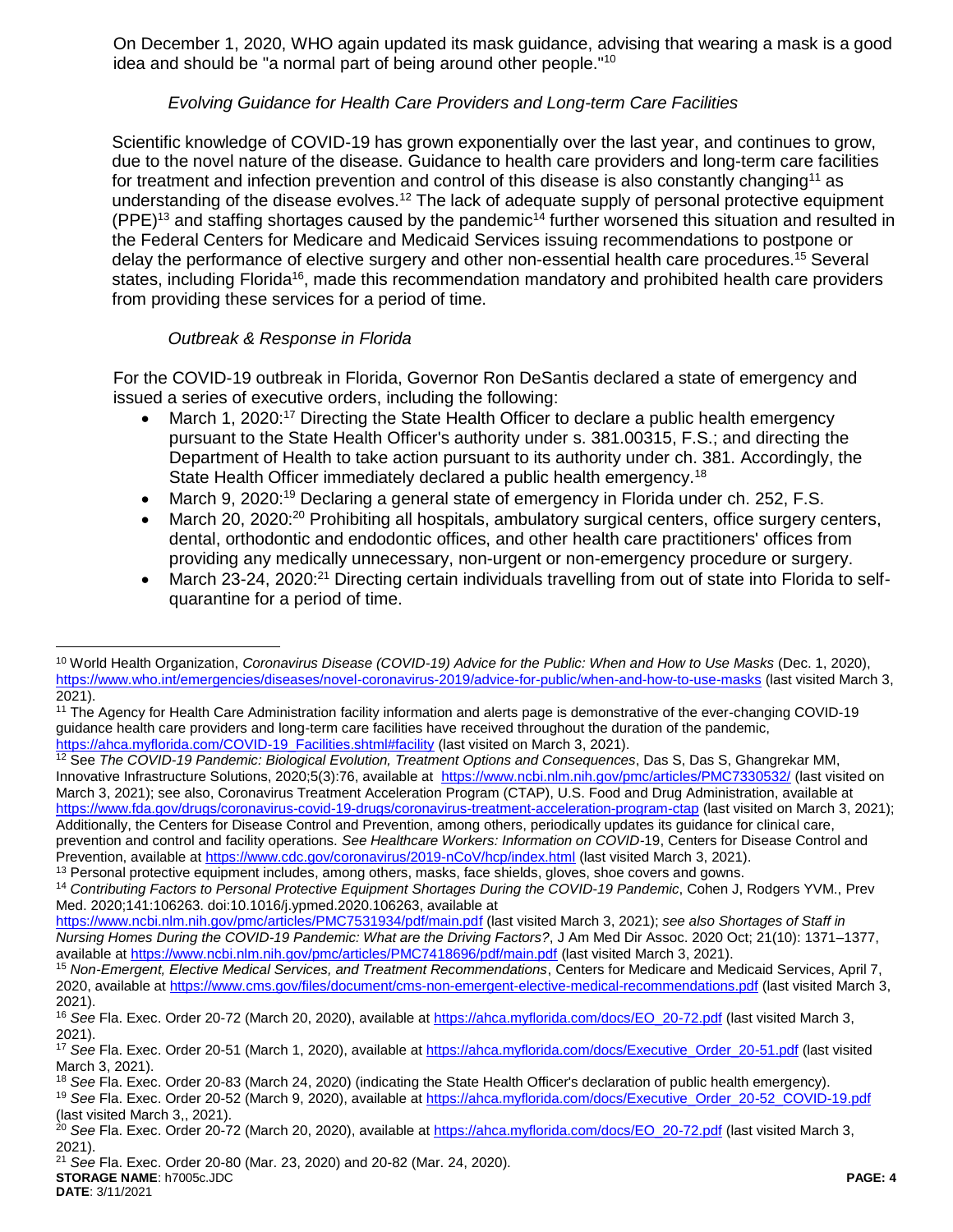- April 1, 2020:<sup>22</sup> Directing Floridians to stay at home, with exceptions for "essential" services and activities.
- May 4, 2020:<sup>23</sup> Allowing the elective procedures prohibited in the March 20, 2020, Order to resume as long as the provider had adequate PPE, capacity to covert treatment beds in a surge capacity situation and had not refused to assist long-term care facilities.<sup>24</sup>

While some of the Governor's executive orders eventually expired or were modified, the Governor has continued to extend the state of emergency, with the most recent extension occurring on February 26,  $2021.^{25}$ 

### Tort Liability and Negligence

A "tort" is a wrong for which the law provides a remedy. The purpose of tort law is to fairly compensate a person harmed by another person's wrongful acts, whether intentional, reckless, or negligent, through a civil action or other comparable process. A properly functioning tort system:

- Provides a fair and equitable forum to resolve disputes;
- Appropriately compensates legitimately harmed persons;
- Shifts the loss to responsible parties;
- Provides an incentive to prevent future harm; and
- $\bullet$  Deters undesirable behavior.<sup>26</sup>

"Negligence" is a legal term for a type of tort action that is unintentionally committed. In a negligence action, the plaintiff is the party that brings the lawsuit, and the defendant is the party that defends against it. To prevail in a negligence lawsuit, a plaintiff must demonstrate that the:

- Defendant had a legal duty of care requiring the defendant to conform to a certain standard of conduct for the protection of others, including the plaintiff, against unreasonable risks;
- Defendant breached his or her duty of care by failing to conform to the required standard;
- Defendant's breach caused the plaintiff's injury; and
- Plaintiff suffered actual damage or loss resulting from his or her injury.<sup>27</sup>

### *Duty of Care*

The first of the four elements a plaintiff must show to prevail in a negligence action is that the defendant owed the plaintiff a "duty of care" to do something or refrain from doing something. The existence of a legal duty is a threshold requirement that, if satisfied, "merely opens the courthouse doors."<sup>28</sup> Whether a duty sufficient to support a negligence claim exists is a matter of law<sup>29</sup> determined by the court.<sup>30</sup> A duty may arise from many sources, including:

- Legislative enactments or administrative regulations;
- Judicial interpretations of such enactments or regulations;
- Other judicial precedent; and
- $\bullet$  The general facts of the case.<sup>31</sup>

<sup>22</sup> *See* Fla. Exec. Order 20-91 and 20-92 (Apr. 1, 2020).

<sup>23</sup> *See* Fla. Exec. Order 20-112 (April 29, 2020), available at<https://www.flgov.com/wp-content/uploads/2020/04/EO-20-112.pdf> (last visited March 3, 2021).

<sup>&</sup>lt;sup>24</sup> On September 25, 2020, Phase 3 of the Plan for Florida's Recovery took effect and all medical services, including elective procedures, were fully re-opened.

<sup>&</sup>lt;sup>25</sup> Fla. Exec. Order 21-45 (February 26, 2021), available at [https://www.flgov.com/wp-content/uploads/orders/2021/EO\\_21-45.pdf](https://www.flgov.com/wp-content/uploads/orders/2021/EO_21-45.pdf) (last visited March 11, 2021).

<sup>26</sup> Am. Jur. 2d Torts s. 2.

<sup>27</sup> 6 *Florida Practice Series* s. 1.1; *see Barnett v. Dept. of Financial Services*, 303 So. 3d 508 (Fla. 2020).

<sup>28</sup> *See Kohl v. Kohl*, 149 So. 3d 127 (Fla. 4th DCA 2014).

<sup>&</sup>lt;sup>29</sup> A matter of law is a matter determined by the court, unlike a matter of fact which must be determined by the jury. Matters of law include issues regarding a law's application or interpretation, issues regarding what the relevant law is, and issues of fact reserved for judges to resolve. Legal Information Institute, Question of Law[, https://www.law.cornell.edu/wex/question\\_of\\_law](https://www.law.cornell.edu/wex/question_of_law) (last visited March 3, 2021); Legal Information Institute, *Question of Fact*[, https://www.law.cornell.edu/wex/Question\\_of\\_fact](https://www.law.cornell.edu/wex/Question_of_fact) (last visited March 3, 2021). <sup>30</sup> *See Kohl*, 149 So. 3d at 135; *Goldberg v. Fla. Power & Light Co.*, 899 So. 2d 1110.

**STORAGE NAME**: h7005c.JDC **PAGE: 5** <sup>31</sup> *See Goldberg,* 899 So. 2d at 1105, *citing Clay Elec. Co-op., Inc. v. Johnson*, 873 So. 2d 1182 (Fla. 2003).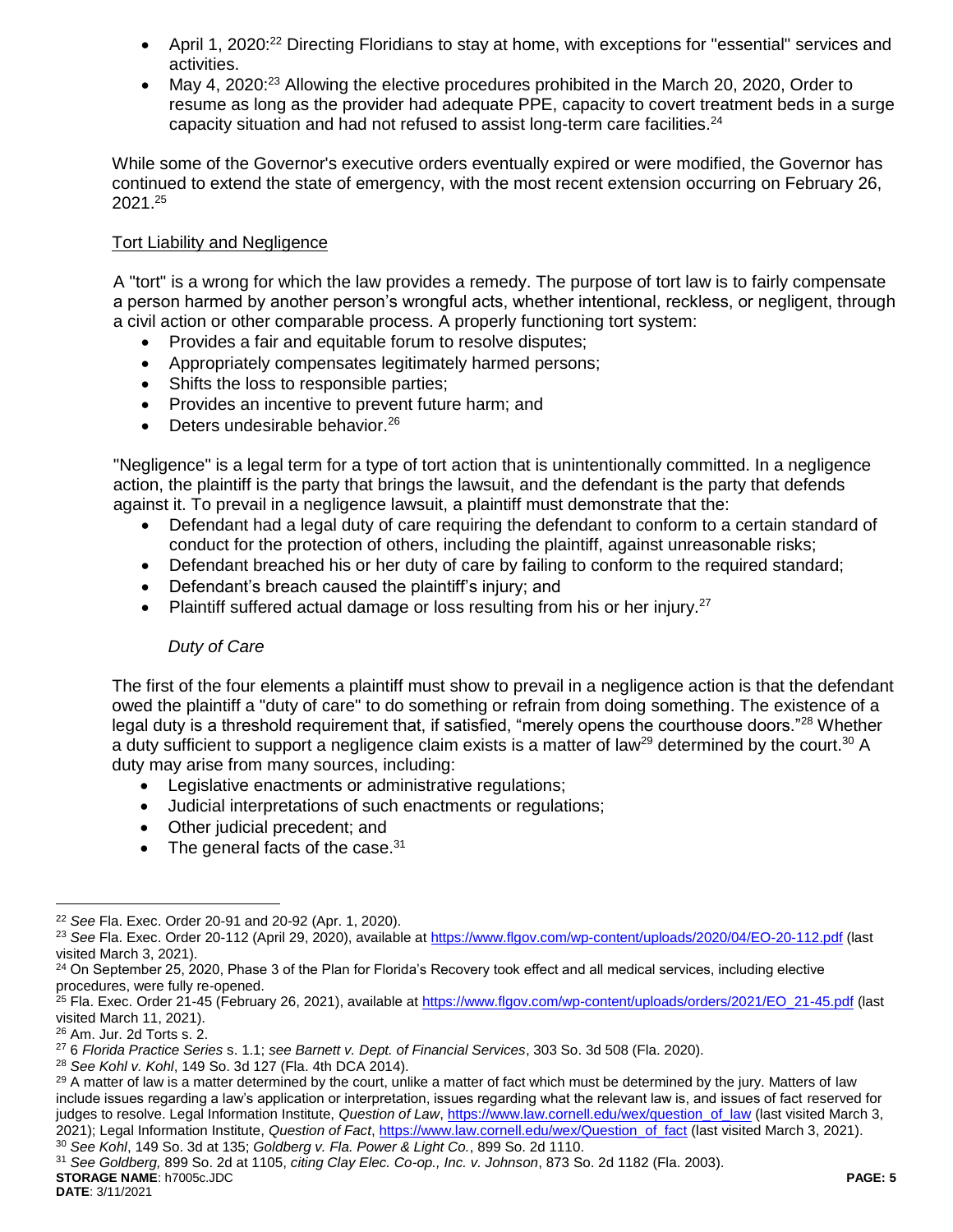In determining whether a duty arises from the general facts of the case, courts look to whether the defendant's conduct foreseeably created a broader "zone of risk" that posed a general threat of harm to others, i.e., the likelihood that the defendant's conduct would result in the type of injury suffered by the plaintiff.<sup>32</sup> Such zone of risk defines the scope of the defendant's legal duty, which is typically to either lessen the risk or ensure that sufficient precautions are taken to protect others from the harm the risk poses.<sup>33</sup> However, it is not enough that a risk merely exists or that a particular risk is foreseeable; rather, the defendant's conduct must create or control the risk before liability may be imposed.<sup>34</sup>

### *Breach of Duty of Care*

The second element a plaintiff must prove is that the defendant "breached," or failed to discharge, the duty of care. Whether a breach occurred is generally a matter of fact for the jury to determine.<sup>35</sup>

### *Causation*

The third element is that the defendant's breach of the duty of care "proximately caused" the plaintiff's injury. Like a breach, whether or not proximate causation exists is generally a matter of fact for the jury to determine.<sup>36</sup> Florida follows the "more likely than not" standard in proving causation; thus, the inquiry is whether the negligence probably caused the plaintiff's injury.<sup>37</sup> In determining whether a defendant's conduct proximately caused a plaintiff's injury, the factfinder must analyze whether the injury was a foreseeable consequence of the danger created by the defendant's negligent act or omission.<sup>38</sup> This analysis does not require the defendant's conduct to be the exclusive or even the primary cause of the injury suffered; instead, the plaintiff must only show that the defendant's conduct was a substantial cause of the injury.<sup>39</sup>

### *Damages*

The final element a plaintiff must show to prevail in a negligence action is that the plaintiff suffered some harm, or "damages." Actual damages, also called compensatory damages, are those damages actually suffered by a plaintiff as the result of the injury alleged and proved.<sup>40</sup> Juries award actual damages to compensate an injured person for a defendant's negligent acts.<sup>41</sup> Factors considered when calculating actual damages include lost wages or income, medical bills connected to the injury, the cost of repair to damaged property, and costs for coping with an injury (such as the cost of a wheelchair or prosthetic limb).<sup>42</sup>

### *Degrees of Negligence*

Courts distinguish varying degrees of civil negligence by using terms such as "slight negligence," "ordinary negligence," and "gross negligence." Slight negligence is the failure to exercise great care and often applies to injuries caused by common carries charged with the duty to exercise the highest degree of care toward their passengers.<sup>43</sup> Ordinary negligence is the failure to exercise that degree of care which an ordinary prudent person would exercise; or, in other words, a course of conduct which a

 $\overline{a}$ 

**STORAGE NAME**: h7005c.JDC **PAGE: 6** <sup>43</sup> *See Faircloth v. Hill*, 85 So. 2d 870 (Fla. 1956); *see also, e.g., Holland America Cruises, Inc. v. Underwood*, 470 So. 2d 19 (Fla. 2d DCA 1985); *see also, e.g. Werndli v. Greyhound Corp.*, 365 So. 2d 177 (Fla. 2d DCA 1978); 6 *Florida Practice Series* s. 1.2.

<sup>32</sup> *See Kohl*, 149 So. 3d at 135, *citing McCain v. Fla. Power Corp.*, 593 So. 2d 500 (Fla. 1992); *see also Whitt v. Silverman*, 788 So. 2d 210 (Fla. 2001).

<sup>33</sup> *See Kohl*, 149 So. 3d at 135; *see also Whitt*, 788 So. 2d at 217.

<sup>34</sup> *See Bongiorno v. Americorp, Inc.*, 159 So. 3d 1027 (Fla. 5th DCA 2015), *citing Demelus v. King Motor Co. of Fort Lauderdale*, 24 So. 3d 759 (Fla. 4th DCA 2009).

<sup>35</sup> *See Wallace v. Dean*, 3 So. 3d 1035 (Fla. 2009).

<sup>36</sup> *See Sanders v. ERP Operating Ltd. Partnership*, 157 So. 3d 273 (Fla. 2015).

<sup>37</sup> *See Ruiz v. Tenent Hialeah Healthsystem, Inc.*, 260 So. 3d 977 (Fla. 2018).

<sup>38</sup> *See id.* at 981-982.

<sup>39</sup> *See id.* at 982.

<sup>40</sup> *See Birdsall v. Coolidge*, 93 U.S. 64 (1876).

<sup>41</sup> *See St. Regis Paper Co. v. Watson*, 428 So. 2d 243 (Fla. 1983).

<sup>42</sup> See Legal Information Institute, *Actual Damages*[, https://www.law.cornell.edu/wex/actual\\_damages](https://www.law.cornell.edu/wex/actual_damages) (last visited March 3, 2021).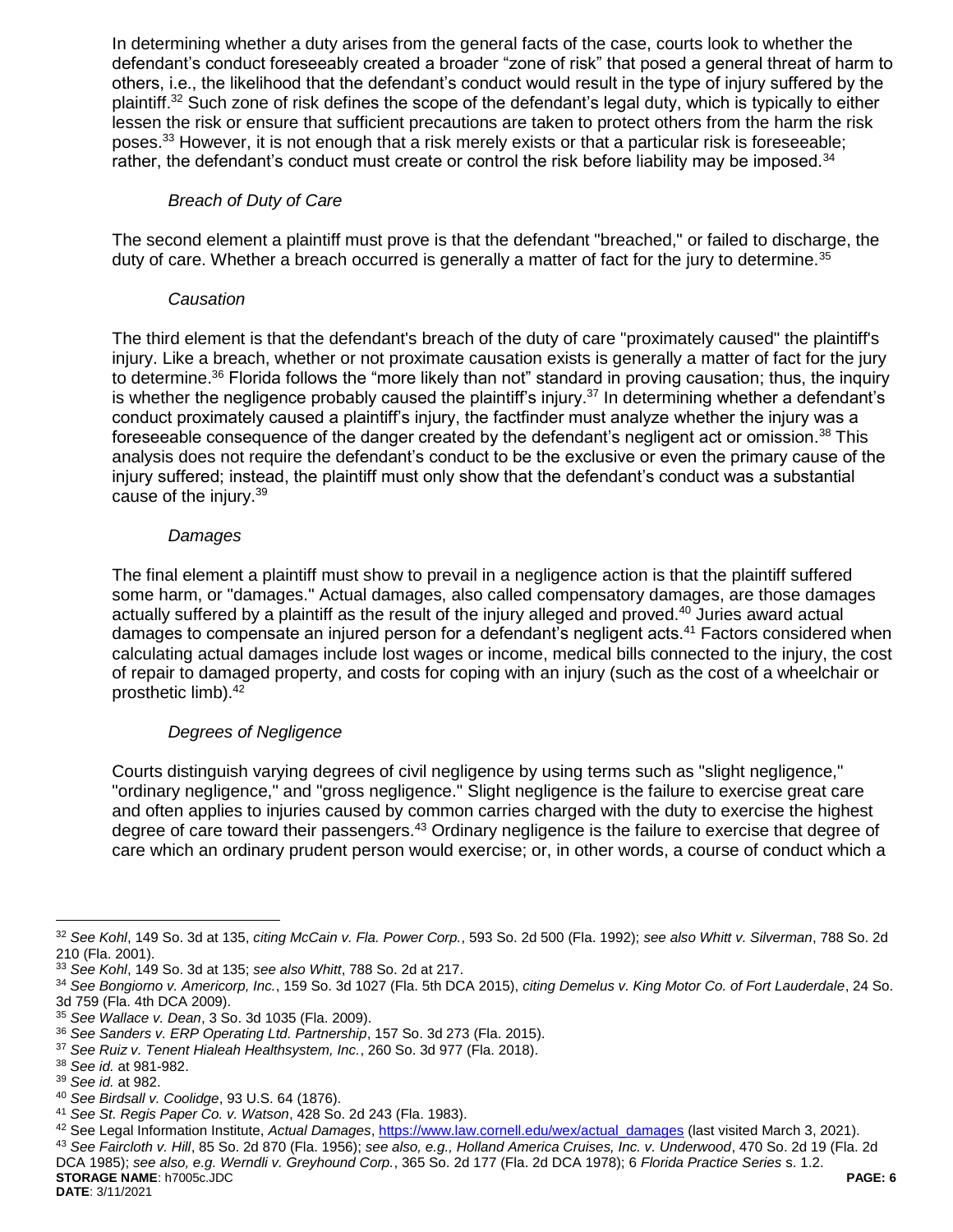reasonable and prudent person would know might possibly result in injury to others.<sup>44</sup> Gross negligence is a course of conduct which a reasonable and prudent person knows would probably and most likely result in injury to another.<sup>45</sup> To prove gross negligence, a plaintiff must usually show that the defendant had knowledge or awareness of imminent danger to another and acted or failed to act with a conscious disregard for the consequences. $46$  Once proven, gross negligence may support a punitive<sup>47</sup> damages award.<sup>48</sup> Beyond gross negligence are several other degrees of misconduct, such as "recklessness" and "intentional actions."

### *Comparative Negligence in Florida*

In Florida, before the court awards damages in a negligence action, the jury generally assigns a fault percentage to each party under the comparative negligence rule. Florida applies<sup>49</sup> a "pure" comparative negligence rule, which allows a plaintiff to recover damages proportional to his or her fault percentage.<sup>50</sup> For example, if a plaintiff is 40 percent at fault for an accident causing the plaintiff's injury and the defendant is 60 percent at fault, the plaintiff would recover 60 percent of his or her damages.

### *Statute of Limitations*

A statute of limitations bars the filing of civil claims after the passing of a specified time period and begins to run from the date the cause of action accrues, which is usually when the last element constituting the cause of action occurs.<sup>51</sup> Under Florida law, a negligence action, including a COVID-19 related claim based on negligence, must be brought within four years of when the cause of action accrues.<sup>52</sup> A cause of action generally accrues when "the last element constituting the cause of action accrues";<sup>53</sup> practically speaking, in a negligence action, this is usually when the plaintiff is injured.<sup>54</sup> *Pleading a Negligence Claim*

The Florida Rules of Civil Procedure generally require a plaintiff in a civil action to file a complaint, and require a defendant to file an answer to the complaint.<sup>55</sup> A lawsuit begins when a complaint is filed, and a plaintiff may amend the complaint to add a defendant or additional claims once as a matter of course at any time before a responsive pleading, such as an answer, is served.<sup>56</sup> A plaintiff may otherwise only amend a complaint with the permission of the court or the defendant.<sup>57</sup>

Florida is a "fact-pleading jurisdiction." This means that a pleading setting forth a claim for relief, including a complaint, must generally state a cause of action and contain a:

 Short and plain statement of the grounds on which the court's jurisdiction depends, unless the court already has jurisdiction and the claim needs no new grounds to support it;

<sup>44</sup> *See De Wald v. Quarnstrom*, 60 So. 2d 919 (Fla. 1952); *see also Clements v. Deeb*, 88 So. 2d 505 (Fla. 1956); 6 *Florida Practice Series* s. 1.2.

<sup>45</sup> *See Clements*, 88 So. 2d 505; 6 *Florida Practice Series* s. 1.2.

<sup>46</sup> *See Carraway v. Revell*, 116 So. 2d 16 (Fla. 1959).

<sup>47</sup> Punitive damages are awarded in addition to actual damages to punish a defendant for behavior considered especially harmful. Florida generally caps punitive damage awards at \$500,000 or triple the value of compensatory damages, whichever is greater, and caps cases of intentional misconduct with a financial motivation at two million dollars or four times the amount of compensatory damages, whichever is greater. S. 768.73(1), F.S.

<sup>48</sup> *See Glaab v. Caudill*, 236 So. 2d 180 (Fla. 2d DCA 1970); 6 *Florida Practice Series* s. 1.2; s. 768.72(2), F.S.

<sup>&</sup>lt;sup>49</sup> The comparative negligence standard does not apply to any action brought to recover economic damages from pollution, based on an intentional tort, or to which the joint and several liability doctrine is specifically applied in chs. 403, 498, 517, 542, and 895, F.S. S. 768.81(4), F.S.

<sup>50</sup> S. 768.81(2), F.S.; *see Williams v. Davis*, 974 So. 2d 1052 (Fla. 2007).

<sup>51</sup> Ss. 95.011 and 95.031(1), F.S.

<sup>52</sup> S. 95.11(3)(a), F.S.*; see R.R. v. New Life Community Church of CMA, Inc.*, 303 So. 3d 916 (Fla. 2020).

<sup>53</sup> S. 95.031(1), F.S.

<sup>54</sup> *See R.R.*, 303 So. 3d at 921; *see also Am. Op. Corp. v. Spiewak*, 73 So. 3d 120, 126 (Fla. 2011) (stating generally that "[i]t is axiomatic that a cause of action for negligence . . . does not accrue until the complaining party sustains some type of damage" but acknowledging the Court's past holding that in a case for damages for exposure to an asbestos-related disease, "an action accrues when the accumulated effects of the substance manifest in a way which supplies some evidence of the causal relationship to the manufactured product").

<sup>55</sup> Fla. R. Civ. P. 1.100. <sup>56</sup> Fla. R. Civ. P. 1.100 and 1.190.

<sup>57</sup> Fla. R. Civ. P. 1.190.

**STORAGE NAME**: h7005c.JDC **PAGE: 7**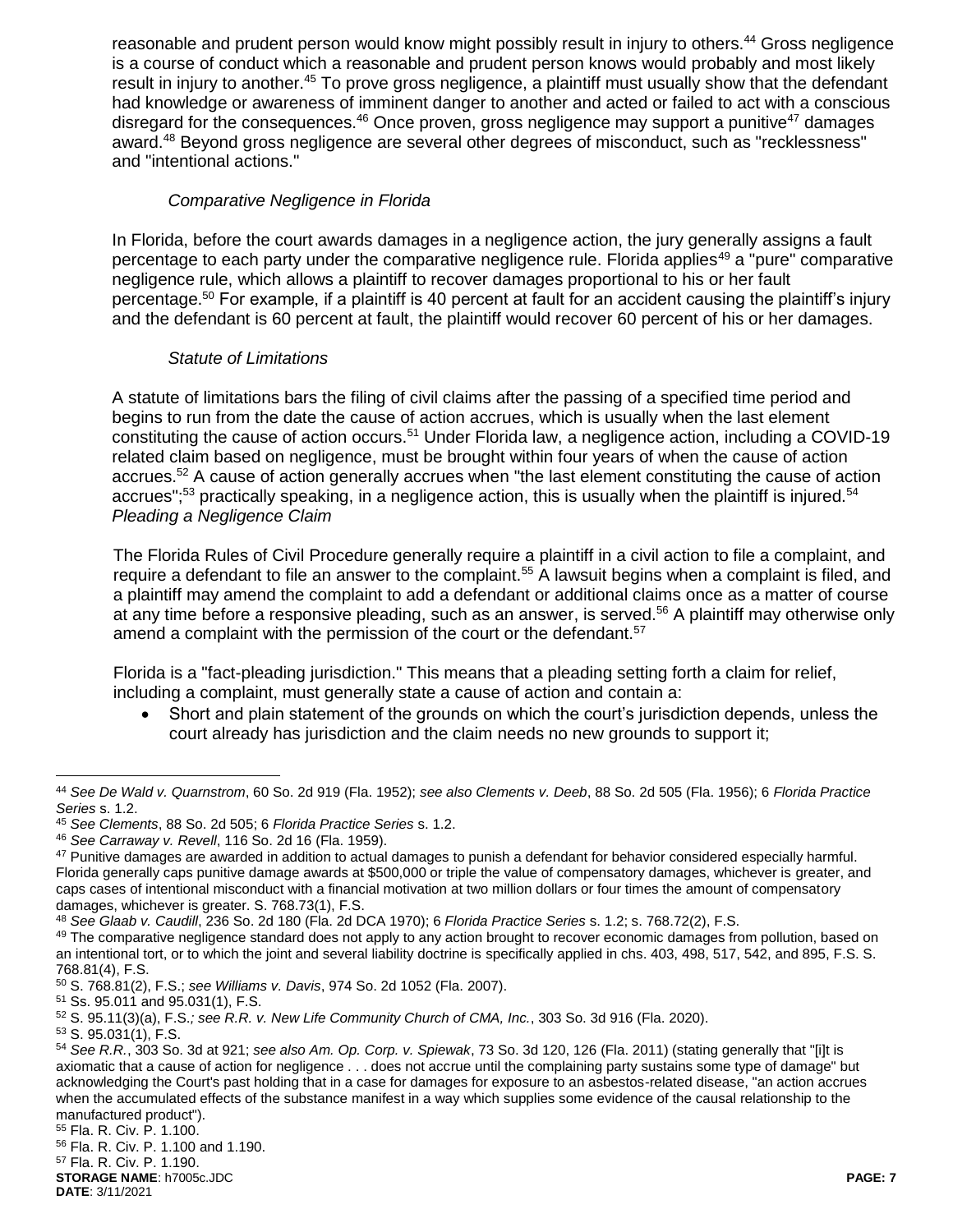- Short and plain statement of the ultimate facts<sup>58</sup> showing that the pleader is entitled to relief; and
- Demand for the relief to which the pleader believes he or she is entitled to.<sup>59</sup>

However, certain allegations<sup>60</sup> must be plead with "particularity," which is a heightened level of pleading requiring a statement of facts sufficient to satisfy the elements of each claim.

## *Burden of Proof*

The burden of proof is an obligation to prove a material fact in issue.<sup>61</sup> Generally, the party who asserts the material fact in issue has the burden of proof.<sup>62</sup> Thus, in a criminal proceeding, the burden is on the state to prove that the defendant committed the crime with which he or she was charged, while in a civil proceeding, the burden of proof is on the plaintiff to prove the allegations contained in his or her complaint. Further, a defendant in either a criminal or a civil proceeding has the burden to prove any affirmative defenses $63$  he or she may raise in response to the charges or allegations. However, there are certain statutory and common law presumptions<sup>64</sup> that may shift the burden of proof from the party asserting the material fact in issue to the party defending against such fact.<sup>65</sup> These presumptions remain in effect following the introduction of evidence rebutting the presumption, and the factfinder must decide if such evidence is strong enough to overcome the presumption.<sup>66</sup>

# *Standard of Proof*

A standard of proof is the level or degree of proof necessary to meet the burden of proof for a particular issue.<sup>67</sup> In criminal actions, the standard of proof necessary for a conviction<sup>68</sup> is beyond a reasonable doubt, meaning that the factfinder must be virtually certain of the defendant's guilt in order to render a guilty verdict. In most civil actions, the standard of proof is by the preponderance of the evidence, meaning the burden of proof is met when the party with the burden convinces the factfinder that there is a greater than 50 percent chance that the claim is true.<sup>69</sup> However, certain civil actions<sup>70</sup> are subject to a heightened standard of proof, requiring the plaintiff to prove the allegations by clear and convincing evidence. This standard requires the evidence to be highly and substantially more likely to be true than untrue.<sup>71</sup> The clear and convincing evidence standard is an intermediate-level standard. It is more rigorous than the "preponderance" standard but less rigorous than the "beyond a reasonable doubt" standard.

# *Evidence Admissibility*

<sup>71</sup> 5 *Florida Practice Series* s. 16:1; *see Colorado v. New Mexico*, 467 U.S. 310 (1984).

**STORAGE NAME**: h7005c.JDC **PAGE: 8 DATE**: 3/11/2021

 $\overline{a}$ 58 Ultimate facts are facts that must be accepted for a claim to prevail, usually inferred from a number of supporting evidentiary facts, which themselves are facts making other facts more probable. *See* Legal Information Institute, *Ultimate Fact*,

[https://www.law.cornell.edu/wex/ultimate\\_fact](https://www.law.cornell.edu/wex/ultimate_fact) (last visited March 3, 2021; *see also* Legal Information Institute, *Evidentiary Facts*, [https://www.law.cornell.edu/wex/evidentiary\\_fact](https://www.law.cornell.edu/wex/evidentiary_fact) (last visited March 3, 2021).

<sup>59</sup> *See Goldschmidt v. Holman*, 571 So. 2d 422 (Fla. 1990); Fla. R. Civ. P. 1.110.

<sup>&</sup>lt;sup>60</sup> These allegations include fraud, mistake, condition of the mind, and denial of performance or occurrence. Fla. R. Civ. P. 1.120(b), (c). <sup>61</sup> 5 *Florida Practice Series* s. 16:1.

<sup>62</sup> *Id.*; *see Berg v. Bridle Path Homeowners Ass'n, Inc.*, 809 So. 2d 32 (Fla. 4th DCA 2002).

<sup>&</sup>lt;sup>63</sup> An affirmative defense is a defense which, if proven, negates criminal or civil liability even if it is proven that the defendant committed the acts alleged. Examples include self-defense, entrapment, insanity, necessity, and *respondeat superior*. Legal Information Institute, *Affirmative Defense*[, https://www.law.cornell.edu/wex/affirmative\\_defense](https://www.law.cornell.edu/wex/affirmative_defense) (last visited March 3, 2021).

<sup>&</sup>lt;sup>64</sup> These presumptions tend to be social policy expressions, such as the presumption that all people are sane or that all children born in wedlock are legitimate. 5 *Florida Practice Series* s. 16:1.

<sup>65</sup> 5 *Florida Practice Series* s. 16:1.

<sup>66</sup> *Id.* 

<sup>67</sup> *Id.*

<sup>68</sup> The standard of proof for proving affirmative defenses raised in a criminal trial may vary.

<sup>69</sup> 5 *Florida Practice Series* s. 16:1.

 $70$  These actions typically include actions to impose a civil penalty, civil actions based on conduct amounting to a criminal law violation, and actions in which the effect of a civil ruling might be deprive a party of a protected interest. 5 *Florida Practice Series* s. 16:1.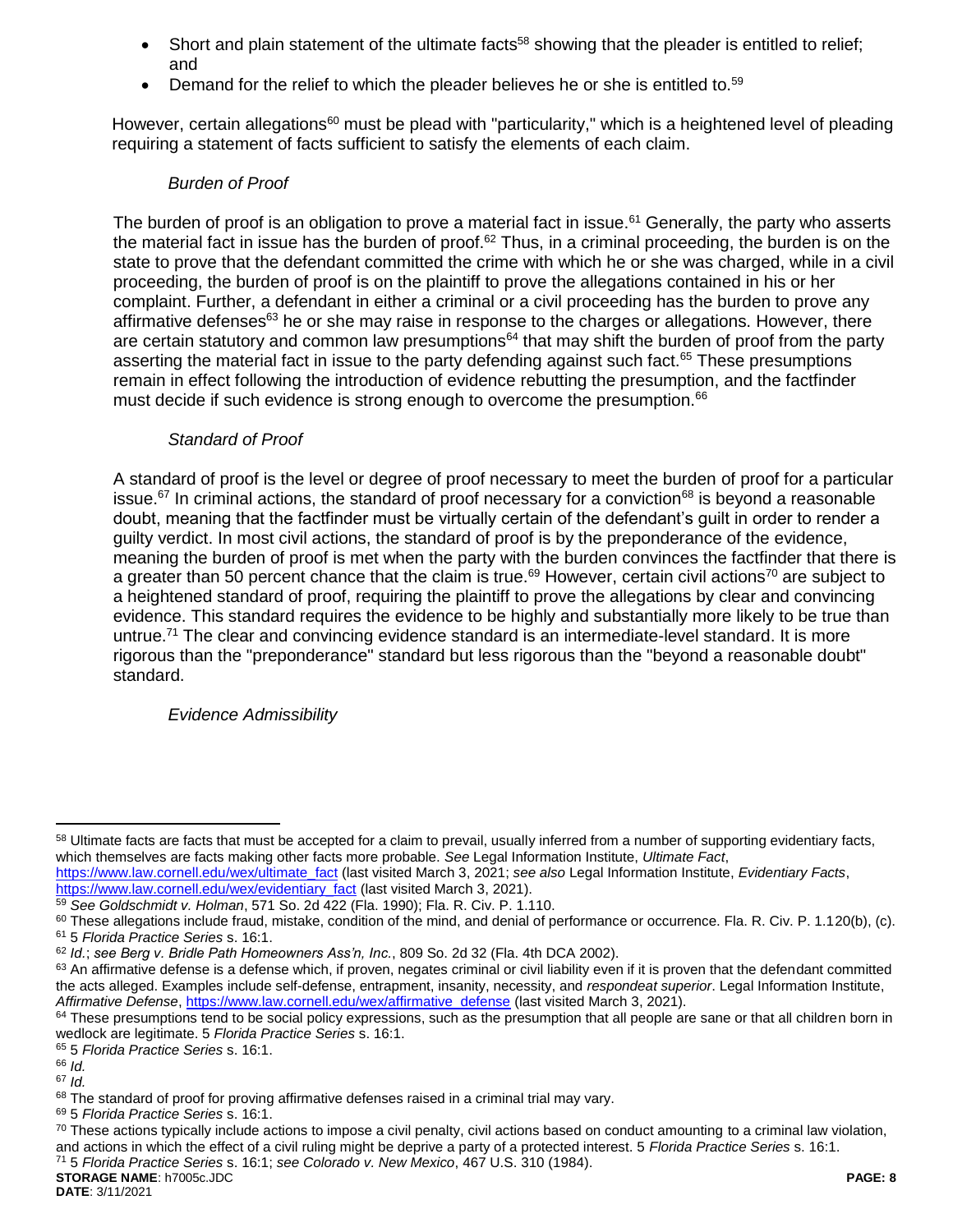In general, not all evidence is admissible in a civil proceeding for consideration by the factfinder. Florida law provides that all relevant evidence is generally admissible, except as provided by law.<sup>72</sup> Relevant evidence is evidence tending to prove or disprove a material fact.<sup>73</sup>

#### Medical Malpractice Claims

A medical malpractice claim is a tort claim to recover damages for death or personal injury of a patient caused by the negligent acts or omissions of a health care provider.<sup>74</sup> Prior to filing a medical malpractice claim, a plaintiff's attorney must conduct a reasonable investigation and determine that there are grounds to believe that the health care provider was negligent in its care or treatment of the patient.<sup>75</sup> If, after the completion of a pre-suit investigation, an attorney determines that such grounds exist, the attorney must notify each prospective defendant of his or her intent to initiate litigation.<sup>76</sup> This notice must include a verified written medical expert opinion that corroborates the reasonable grounds to initiate litigation.<sup>77</sup>

A plaintiff must wait at least 90 days after providing a prospective defendant with the notice of intent to litigate before filing a complaint.<sup>78</sup> During this 90-day period, a prospective defendant or its insurers must conduct an investigation to determine prospective liability and the parties are required to participate in informal discovery.<sup>79</sup> A prospective defendant or its insurers must either reject the claim, make a settlement offer, or make an offer to arbitrate damages prior to the expiration of this time period.<sup>80</sup> If a complaint is filed, the parties must meet for an in-person mediation within 120 days.<sup>81</sup>

The statute of limitations for medical malpractice causes of action is 2 years from the incident or 2 years from when the incident is or should have been discovered, but in either event may not exceed 4 years.<sup>82</sup> In cases involving fraud, concealment, or intentional misrepresentation the period of limitations is extended 2 years from the time that the injury is discovered or should have been discovered, but in any event cannot exceed 7 years from when the incident occurred.<sup>83</sup>

**DATE**: 3/11/2021

 $\overline{a}$ <sup>72</sup> S. 90.402, F.S.

<sup>73</sup> S. 90.401, F.S.

<sup>74</sup> S. 766.102, F.S. Section 766.202, F.S., defines health care provider as any hospital or ambulatory surgical center as defined and licensed under chapter 395; a birth center licensed under chapter 383; any person licensed under chapter 458, chapter 459, chapter 460, chapter 461, chapter 462, chapter 463, part I of chapter 464, chapter 466, chapter 467, part XIV of chapter 468, or chapter 486; a health maintenance organization certificated under part I of chapter 641; a blood bank; a plasma center; an industrial clinic; a renal dialysis facility; or a professional association partnership, corporation, joint venture, or other association for professional activity by health care providers

<sup>75</sup> S. 766.104 (1), F.S.

<sup>76</sup> S. 766.106(2)(a), F.S.

<sup>77</sup> S. 766.206(2), F.S.

<sup>78</sup> S. 766.106(3)(a), F.S.

<sup>79</sup> *Id* and s. 766.106(6), F.S.

 $80$  S. 766.106(3)(b), F.S.

<sup>81</sup> S. 766.108(1), F.S.

**STORAGE NAME**: h7005c.JDC **PAGE: 9**  $82$  S. 95.11 (4)(b), F.S. The 4-year period does not bar an action brought on behalf of a minor on or before the child's eighth birthday. 83 *Id.* The 7-year period does not bar an action brought on behalf of a minor on or before the child's eighth birthday.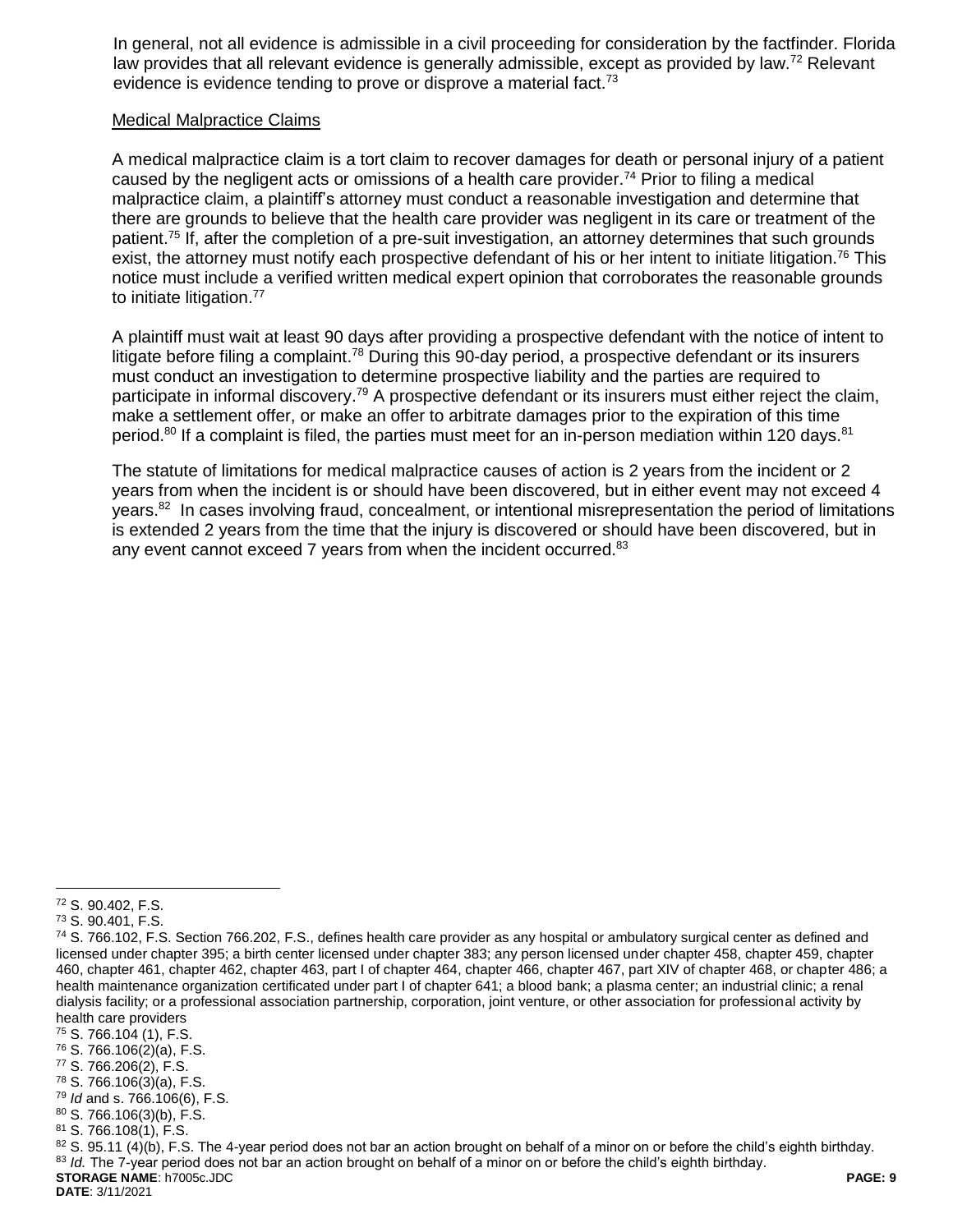# Long-Term Care Facility Claims

Residents of long-term care facilities<sup>84</sup> may bring claims<sup>85</sup> for negligence to recover damages for death $86$  or personal injury or for violation of residents' rights. $87$  A plaintiff must notify prospective defendants prior to filing a complaint.<sup>88</sup> A plaintiff must also include a certificate of counsel that indicates counsel's reasonable investigation gave rise to a good faith belief that grounds exist for an action against the prospective defendant within this notice.<sup>89</sup>

A plaintiff must wait at least 75 days after providing notice a prospective defendant before filing a complaint. <sup>90</sup> A prospective defendant or its insurers must conduct an evaluation of the claim to determine liability and evaluate damages within this 75-day period and the parties may engage in informal discovery.<sup>91</sup> A prospective defendant or its insurers must provide the claimant with a written response either rejecting the claim or making a settlement offer prior to the expiration of this time period. 92

The statute of limitations for negligence and residents' rights claims is 2 years from the incident or 2 years from when the incident is or should have been discovered, but in either event may not exceed 4 years.<sup>93</sup> In cases involving fraud, concealment, or intentional misrepresentation the period of limitations is extended 2 years from the time that the injury is discovered or should have been discovered, but in any event cannot exceed 6 years from when the incident occurred.<sup>94</sup>

# Access to Courts

The Florida Constitution broadly protects the right to access the courts, which "shall be open to every person for redress of any injury . . . ."<sup>95</sup> However, this constitutional right is not unlimited.

In Kluger v. White,<sup>96</sup> the Florida Supreme Court evaluated to what extent the Legislature may alter a civil cause of action. The Court stated that it would not completely prohibit the Legislature from altering a cause of action, but neither would it allow the Legislature "to destroy a traditional and long-standing cause of action upon mere legislative whim . . . ." The takeaway from *Kluger* and other relevant case law is that the Legislature may:

- Reduce the right to bring a cause of action as long as the right is not entirely abolished.<sup>97</sup>
- Abolish a cause of action that is not "traditional and long-standing"—that is, a cause of action that did not exist at common law, and that did not exist in statute before the adoption of the Florida Constitution's Declaration of Rights.<sup>98</sup>

<sup>84</sup> These are facilities licensed under chapters 400 and 429 F.S., and include nursing homes and assisted living facilities (ALFs). <sup>85</sup> For nursing homes these claims may be brought only against a licensee, a licensee's management or consulting company, a licensee's managing employees, and any direct caregivers, whether employees or contractors. Sections 400.023(1), F.S. 86 A claimant must elect survival damages or wrongful death damages for any action alleges a claim for the resident's rights or for

negligence that caused the death of the resident. Ss. 400.023, F.S. and 429.29, F.S.

<sup>87</sup> Ss. 400.023, F.S., and 429.29, F.S. Residents' rights for nursing home and ALFs are set forth in ss. 400.022, F.S., and 429.28, F.S., respectively and include, among many others, the right to: civil and religious liberties; private and uncensored communication; reasonable access to individuals who provide health, social or legal services; present grievances for self and others; participate in social, religious, and community activities; manage his or her own financial affairs or to delegate such responsibility to the licensee; be adequately informed of his or her medical condition and proposed treatment; and be treated courteously, fairly, and with the fullest measure of dignity.

<sup>88</sup> Ss. 400.0233, F.S., and 429.293, F.S.

<sup>89</sup> *Id.*

<sup>90</sup> *Id.*

<sup>91</sup> *Id.* <sup>92</sup> *Id.*

<sup>93</sup> Ss. 400.0236, F.S., and 429.296, F.S.

<sup>94</sup> *Id.*

<sup>95</sup> Art. I, s. 21, Fla. Const.

<sup>96</sup> *Kluger*, 281 So. 2d 1.

<sup>97</sup> *See Achord v. Osceola Farms Co.*, 52 So. 3d 699 (Fla. 2010).

**STORAGE NAME**: h7005c.JDC **PAGE: 10** <sup>98</sup> *See Anderson v. Gannett Comp.*, 994 So. 2d 1048 (Fla. 2008) (false light was not actionable under the common law); *McPhail v. Jenkins*, 382 So. 2d 1329 (Fla. 1980) (wrongful death was not actionable under the common law); *see also Kluger*, 281 So. 2d at 4 ("We hold, therefore, that where a right of access to the courts for redress for a particular injury has been provided by statutory law predating the adoption of the Declaration of Rights of the Constitution of the State of Florida, or where such right has become a part of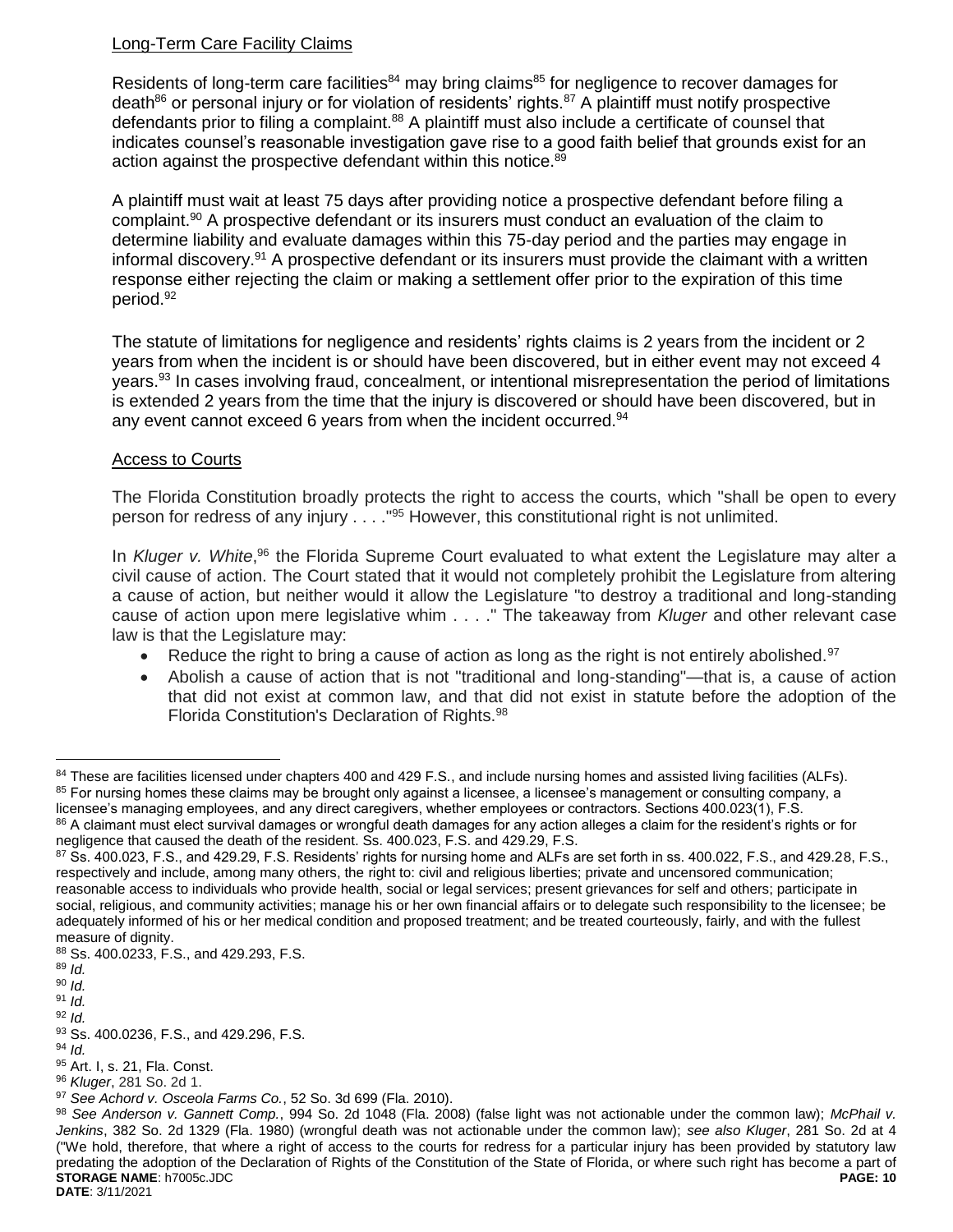- Abolish a cause of action if the Legislature either:
	- $\circ$  Provides a reasonable commensurate benefit in exchange;  $99$  or
	- $\circ$  Shows an "overpowering public necessity for the abolishment of such right, and no alternative method of meeting such public necessity can be shown."<sup>100</sup>

## Retroactive Application of a Statute and Due Process

In Florida, absent an express statement of legislative intent, a statute is presumed to operate only prospectively, not retroactively.<sup>101</sup> Both the Florida and U.S. Constitutions explicitly forbid passage of a law criminalizing past conduct (an "ex post facto law");<sup>102</sup> but the Legislature may provide that a noncriminal law applies retroactively in certain situations. But even a non-criminal law may be held unconstitutional if its retroactive application impermissibly burdens existing constitutional rights.<sup>103</sup>

The Florida Constitution provides that "[n]o person shall be deprived of life, liberty or property without due process of law . . . ."<sup>104</sup> In turn, the Florida Supreme Court has held that in certain situations, a person whose legal cause of action has already accrued may have a due process right to bring such action.<sup>105</sup> Florida courts have sometimes invalidated the retroactive application of laws when such due process rights are implicated.<sup>106</sup> On other occasions, the courts have signaled that certain statutory provisions may be applied retroactively, including a statute retroactively:

- Raising the standard of proof from "preponderance of the evidence" to "clear and convincing evidence."<sup>107</sup> with the statutory change becoming effective after the plaintiff had already filed a civil complaint;<sup>108</sup> and
- $\bullet$  Altering the plaintiff's burden of proof.<sup>109</sup>

The Florida Supreme Court has recently acknowledged that Florida case law on this subject is "less than precise" and that the Court has sometimes "been unclear about what it means to give retroactive application" to a law.<sup>110</sup>

# **Effect of Proposed Changes**

CS/CS/HB 7005 provides heightened liability protections to health care providers for COVID-19-related medical claims and COVID-19-related negligence claims.

### Definition of Health Care Provider

<sup>101</sup> *Fla. Ins. Guar. Ass'n, Inc. v. Devon Neighborhood Ass'n, Inc.*, 67 So. 3d 187, 194-95 (Fla. 2011).

<sup>102</sup> U.S. Const. art. I, ss. 9, 10; Art. I, s. 10, Fla. Const.

 $\overline{a}$ 

<sup>108</sup> *See Stuart L. Stein, P.A.*, 564 So. 2d at 540.

the common law of the State . . . the Legislature is without power to abolish such a right without providing a reasonable alternative . . . unless the Legislature can show an overpowering public necessity . . .").

<sup>99</sup> *Kluger*, 281 So. 2d at 4; *see Univ. of Miami v. Echarte*, 618 So. 2d 189 (Fla. 1993) (upholding statutory cap on medical malpractice damages because the Legislature provided arbitration, which is a "commensurate benefit" for a claimant); *accord Lasky v. State Farm Ins. Co.*, 296 So. 2d 9 (Fla. 1974); *but see Smith v. Dept. of Ins.*, 507 So. 2d 1080 (Fla. 1992) (striking down noneconomic cap on damages, which, although not wholly abolishing a cause of action, did not provide a commensurate benefit).

<sup>&</sup>lt;sup>100</sup> *Kluger*, 281 So. 2d at 4-5 (noting that in 1945, the Legislature abolished the right to sue for several causes of action, but successfully demonstrated "the public necessity required for the total abolition of a right to sue") (citing *Rotwein v. Gersten*, 36 So. 2d 419 (Fla. 1948); *see Echarte*, 618 So. 2d at 195 ("Even if the medical malpractice arbitration statutes at issue did not provide a commensurate benefit, we would find that the statutes satisfy the second prong of *Kluger* which requires a legislative finding that an 'overpowering public necessity' exists, and further that 'no alternative method of meeting such public necessity can be shown'").

<sup>103</sup> *See Menendez v. Progressive Exp. Ins. Co., Inc.,* 35 So. 3d 873, 877 (Fla. 2010) ("[E]ven where the Legislature has expressly stated that a statute will have retroactive application, this Court will reject such an application if the statute impairs a vested right, creates a new obligation, or imposes a new penalty").

<sup>104</sup> Art. I, s. 9, Fla. Const.

<sup>105</sup> *See, e.g., Spiewak*, 73 So. 3d 120 ("a cause of action constitutes an intangible property right that is grounded in tort").

<sup>106</sup> *See, e.g., R.A.M. of S. Fla., Inc. v. WCI Cmtys., Inc.*, 869 So. 2d 1210 (Fla. 2d DCA 2004).

<sup>107</sup> *See Ziccardi v. Strother*, 570 So. 2d 1319 (Fla. 2d DCA 1990); *Stuart L. Stein, P.A. v. Miller Indus*.*, Inc.*, 564 So. 2d 539 (Fla. 4th DCA 1990).

<sup>109</sup> *See Walker & LaBerge, Inc. v. Halligan*, 344 So. 2d 239, 243 (Fla. 1977) ("Burden of proof requirements are procedural in nature" and may "be abrogated retroactively because no one has a vested right in any given mode of procedure") (internal citations and punctuation omitted).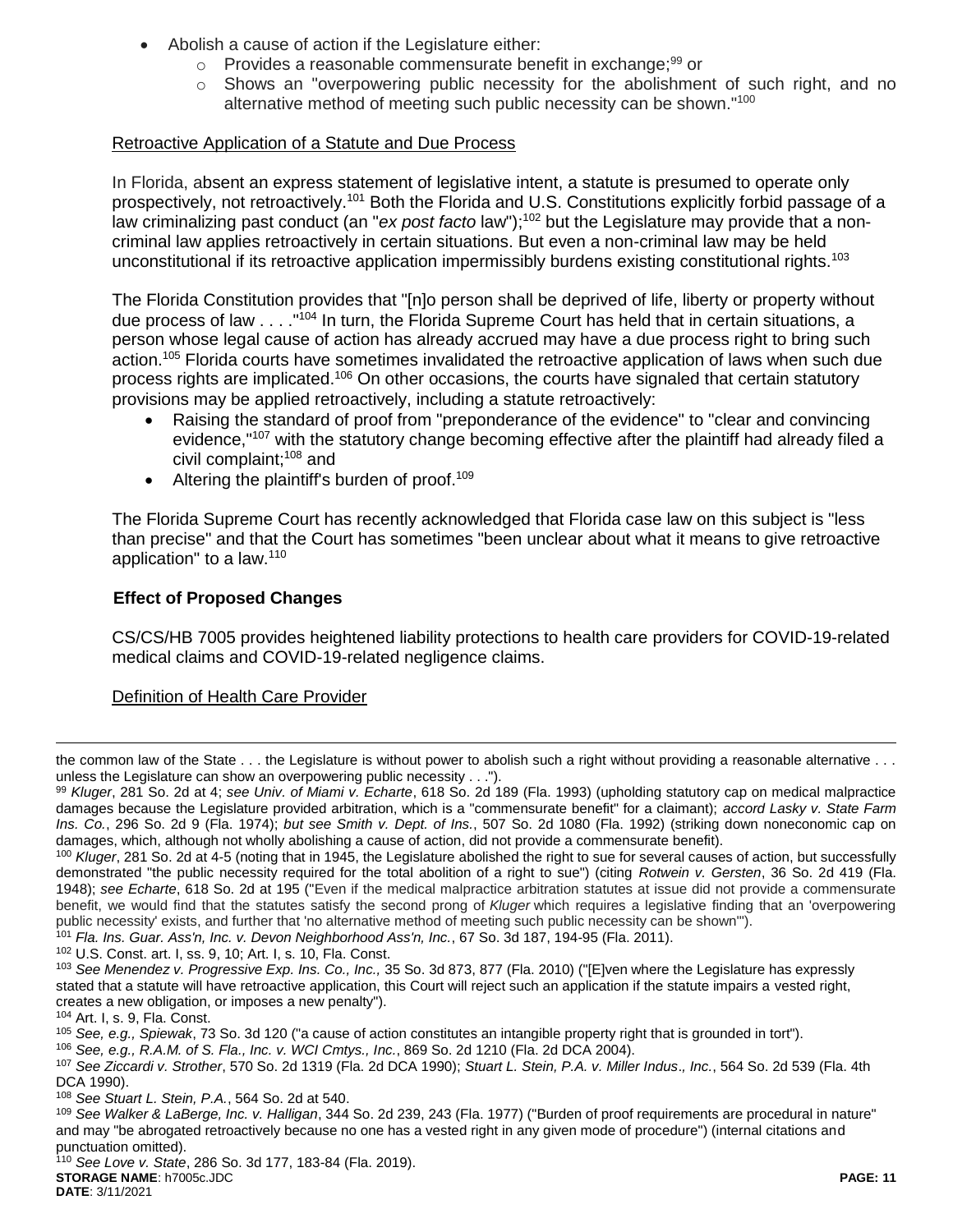The bill's provisions extend to "health care providers," which includes:

- Any activity, service, agency, or facility regulated by the Agency for Health Care Administration, including hospitals, health care clinics, nursing homes, assisted living facilities, and home health agencies.
- A clinical laboratory providing services in the state or services to health care providers in the state, if the clinical laboratory is certified by the Federal Centers for Medicare and Medicaid Services under the federal Clinical Laboratory Improvement Amendments and the federal rules adopted thereunder.
- Federally qualified health care centers.
- Any site providing health care services which was established for the purpose of responding to the COVID-19 pandemic under any federal or state order, declaration, or waiver.
- Licensed acupuncturists, medical physicians, osteopathic physicians, chiropractors, podiatrists, naturopathic physicians, optometrists, nurses, pharmacists, dentists, dental hygienists, midwives, electrologists, massage therapists, opticians, physical therapists, psychologists, clinical social workers, mental health counselors, marriage and family therapists, speechlanguage pathologists, nursing home administrators, occupational therapists, respiratory therapists, dieticians, nutritionists, athletic trainers, orthotists, pedorthists, prosthetists, clinical laboratory personnel, medical physicists, radiological personnel, and home health aides;
- Clinical and non-clinical staff of licensed substance abuse and mental health providers.
- Licensed continuing care facilities.
- Pharmacies.

### COVID-19-Related Medical Claims

The bill provides heightened civil liability protections to health care providers for negligence claims based on a breach of duty owed to a patient or resident related to:

- Diagnosis or treatment of, or failure to diagnose or treat, a person for COVID-19;
- Provision of a novel or experimental COVID-19 treatment;
- Transmission of COVID-19;
- Delay or cancellation of a surgery or medical procedure, test, or appointment in certain situations; or
- An act or omission with respect to an emergency medical condition, which act or omission was due to a lack of resources directly caused by the COVID-19 pandemic.

The bill requires a plaintiff to plead a COVID-19-related medical claim with particularity; if the plaintiff fails to do so, the court will dismiss the complaint. The bill also requires a plaintiff to prove by the greater weight of the evidence that a defendant was grossly negligent or committed intentional misconduct to recover for a COVID-19-related medical claim. The bill provides, in addition to any other affirmative defense provided in law, an affirmative defense for the health care provider's:

- Substantial compliance with government-issued health standards specifically relating to COVID-19 or other relevant standards.
- Substantial compliance with government-issued health standards relating to infectious diseases in the absence of standards specifically applicable to COVID-19.
- Substantial compliance with any applicable government-issued health standards relating to COVID-19 or other relevant standards if the standards were in conflict.
- Impossibility of substantial compliance with government-issued health standards because of:
	- o Widespread shortages of necessary supplies, materials, equipment, or personnel.
		- o Insufficient time to implement the standards.

### COVID-19-Related Negligence Claims

The bill also provides heightened civil liability protections for negligence claims against a health care provider for causing a person who is not a patient or resident to contract COVID-19.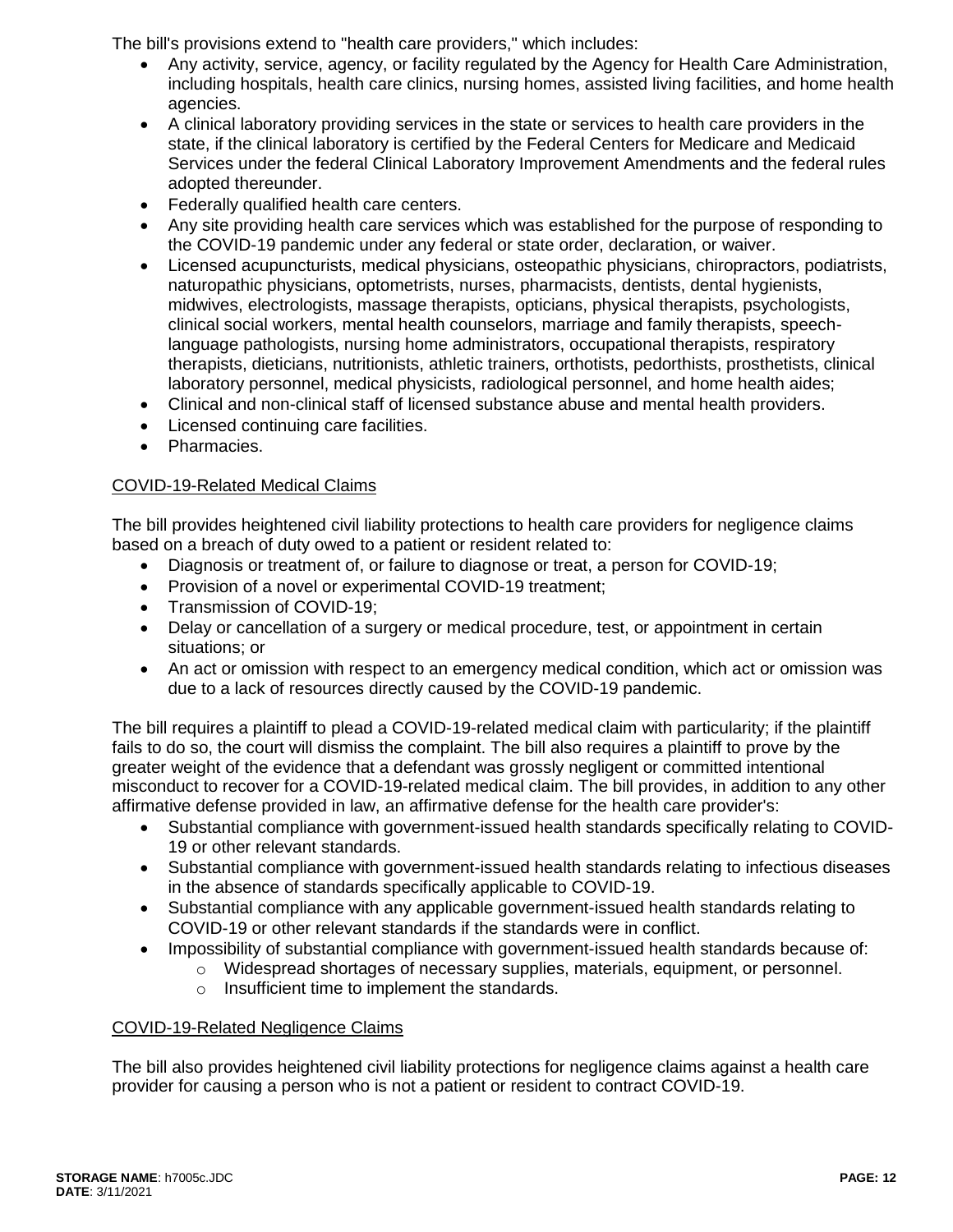The bill creates a bifurcated proceeding for such COVID-19-related negligence claims. The initial stage of this proceeding is heard by a judge. In this initial stage, a plaintiff must:

- Plead a COVID-19-related negligence claim with particularity, instead of merely providing the short and plain statement of facts required under current law;
- Submit with the complaint an affidavit from a Florida-licensed physician attesting that, within a reasonable degree of medical certainty, the defendant caused the plaintiff's COVID-19-related damages; and
- Prove that the defendant did not make a good faith effort to substantially comply with authoritative or controlling government-issued health standards or guidance available at the time the plaintiff's cause of action accrued.

The bill also limits the evidence admissible during the initial stage of the proceeding to evidence tending to show whether the defendant made a good faith effort as described above. If the plaintiff fails to show that the defendant did not make a good faith effort, the defendant is immune from civil immunity. Thus, under the bill, a plaintiff may only proceed to the jury stage of a COVID-19-related negligence claim if the court determines that the defendant did not make a good faith effort as described above.

In the second stage of the proceeding, the bill requires the plaintiff to prove that the defendant was at least grossly negligent, instead of at least ordinarily negligent as required under current law. The bill also raises the standard of proof from the "preponderance of the evidence" standard to the more rigorous "clear and convincing evidence" standard.

### Statute of Limitations

The bill decreases the applicable statute of limitations for both COVID-19-related medical claims and COVID-19-related negligence claims to one year running from:

- The time the cause of action accrues for an injured person whose cause of action accrues after the bill's effective date.
- The bill's effective date for an injured person whose cause of action accrued before the bill's effective date.

This ensures that all persons with COVID-19-related claims against covered entities and institutions have a reasonable amount of time to bring their lawsuits, while also providing a measure of certainty to such entities and institutions as to the scope of their potential COVID-19 liability.

#### Interactions with Other Provisions of Law

The bill provides that it does not create a new cause of action, but instead applies in addition to any other provisions that may apply in a civil action, which may include provisions within chapters 400 (relating to nursing homes), 429 (relating to assisted living facilities), 766 (relating to medical malpractice), and 768 (relating to negligence). However, the bill expressly states that it does not apply to claims governed by chapter 440 (relating to workers' compensation).

#### Effective Date and Retroactivity

The bill provides that its effective date is upon becoming a law. The bill applies retroactively to a COVID-19-related civil action that is filed after the bill's effective date, even if the cause of action accrued before the bill's effective date, but not to a COVID-19-related civil action filed before the bill's effective date.

#### Severability and Sunset

The bill includes a severability clause and is repealed one year and a day from the date of becoming a law, unless reenacted by the Legislature.

### B. SECTION DIRECTORY: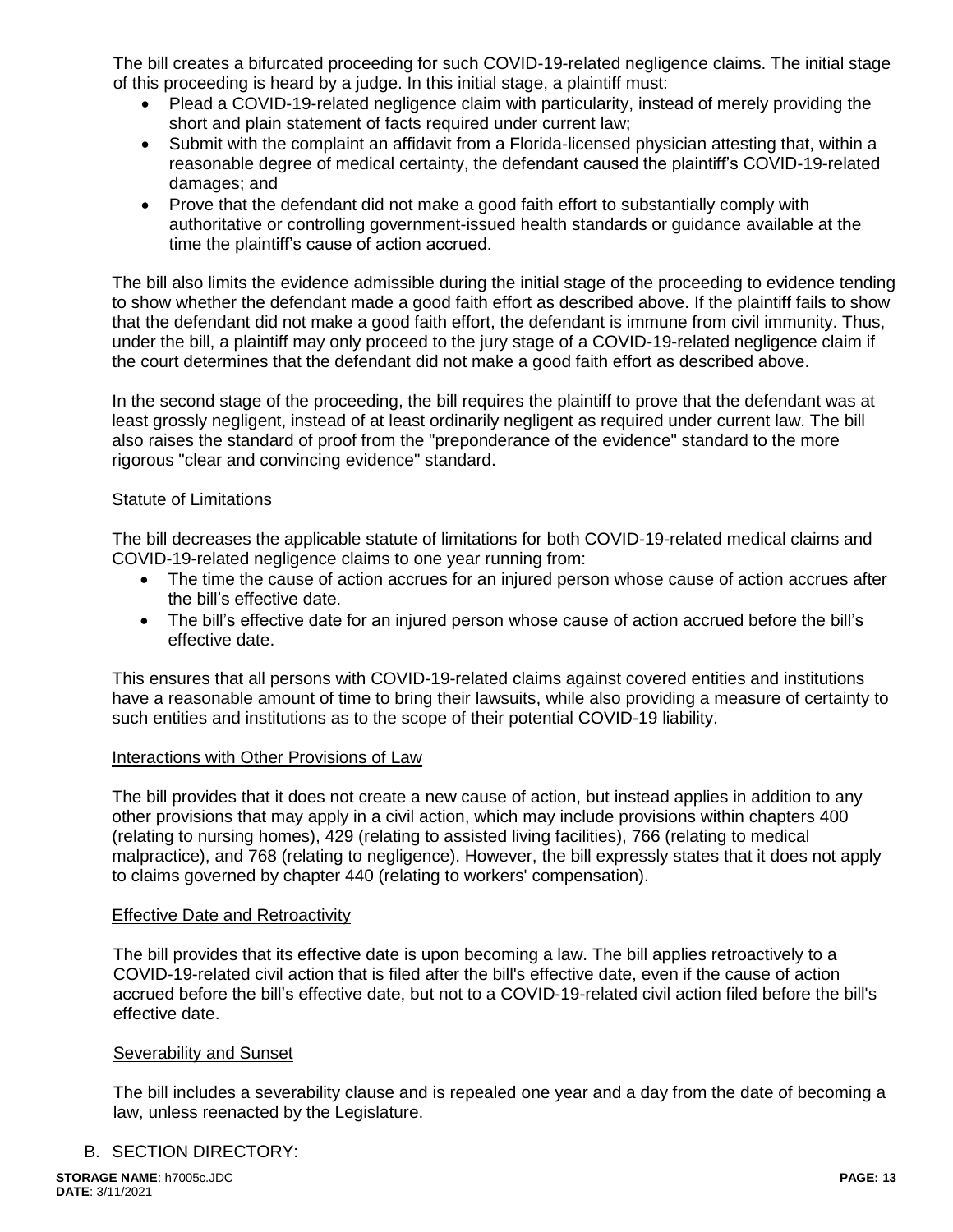- **Section 1:** Creates s. 768.381, F.S., relating to liability protections for COVID-19- related claims against certain health care providers.
- **Section 2:** Creates an unnumbered section of law providing for severability.
- **Section 3:** Provides that the effective date is upon becoming a law.

# **II. FISCAL ANALYSIS & ECONOMIC IMPACT STATEMENT**

- A. FISCAL IMPACT ON STATE GOVERNMENT:
	- 1. Revenues:

None.

2. Expenditures:

The bill requires a trial judge to make an initial determination of whether the plaintiff in certain COVID-19-related lawsuits has met certain requirements before sending the case to a jury. As such, the bill may reduce the need for jury trials and may have a positive fiscal impact on the state courts system.

- B. FISCAL IMPACT ON LOCAL GOVERNMENTS:
	- 1. Revenues:

None.

2. Expenditures:

None.

C. DIRECT ECONOMIC IMPACT ON PRIVATE SECTOR:

The bill provides immunities and processes that may reduce the financial risk of health care providers and long-term care facilities for negligence related to the COVID-19 pandemic, thereby increasing the likelihood that they will remain solvent through the pendency of the pandemic.

D. FISCAL COMMENTS:

None.

# **III. COMMENTS**

- A. CONSTITUTIONAL ISSUES:
	- 1. Applicability of Municipality/County Mandates Provision:

Not Applicable. The bill does not appear to affect county or municipal governments.

2. Other:

# Access to Courts

The Florida Constitution provides that "[t]he courts shall be open to every person for redress of any injury, and justice shall be administered without sale, denial or delay."<sup>111</sup> In *Kluger v. White*, 281 So. 2d 1 (Fla. 1973), the Florida Supreme Court established a test to determine when the Legislature may restrict a judicial remedy. Where citizens have had a historical right of access to the courts, whether through statute or common law, the Legislature can only eliminate a judicial remedy under two circumstances. First, if it asserts a valid public purpose, the Legislature may restrict access to